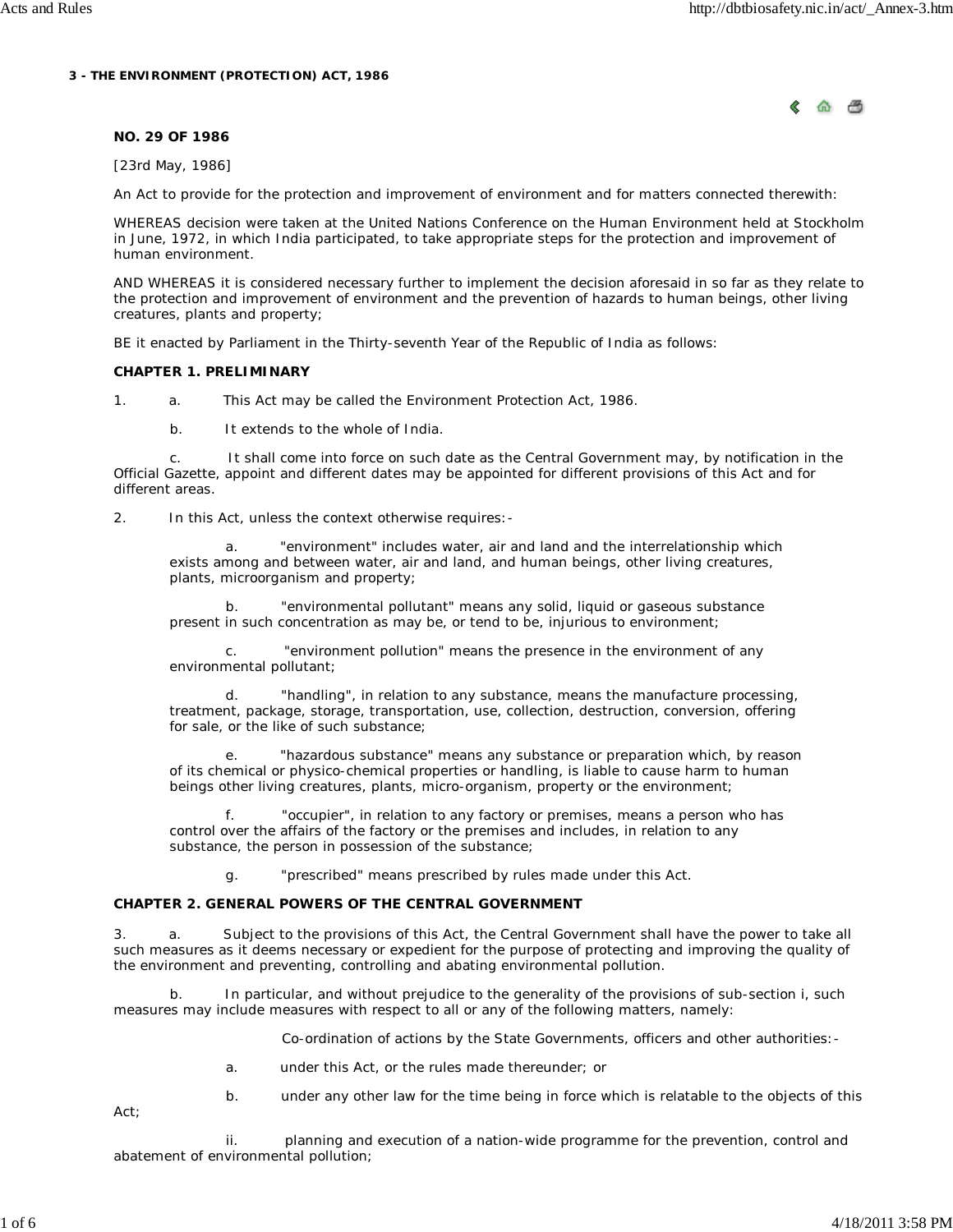iii. laying down standards for the quality of environment in its various aspects;

 iv. laying down standards for emission or discharge of environmental pollutants from various sources whatsoever;

 Provided that different standards for emission or discharge maybe laid down under this clause from different sources having regard to the quality or composition of the emission or discharge of environmental pollutants from such sources;

 v. restriction of areas in which any industries, operations, or processes or class of industries, operations or processes shall not be carried out or shall be carried out subject to c certain safeguards;

 vi. laying down procedures and safeguards for the prevention of accidents which may cause environmental pollution and remedial measures for such accidents;

vii. laying down procedures and safeguards for the handling of hazardous substances;

 viii. examination of such manufacturing processes, materials and substances as are likely to cause environmental pollution;

 ix. carrying out and sponsoring investigations and research relating to problems of environmental pollution;

 x. inspection of any premises, plant, equipment, machinery, manufacturing or other processes, materials or substances and giving, by order, of such directions to such authorities, officers or persons as it may consider necessary to take steps for the prevention, control and abatement of environmental pollution;

establishment or recognition of environmental laboratories and institutes to carry out the functions entrusted to such environmental laboratories and institutes under this Act;

 xii. collection and dissemination of information in respect of matters relating to environmental pollution;

 xiii. preparation of manuals, codes or guides relating to the prevention, control and abatement of environmental pollution;

 xiv. such other matters as the Central government deems necessary or expedient for the purpose of securing the effective implementation of the provisions of this Act.

The Central Government may, if it considers it necessary or expedient so to do for the purposes of this Act, by order, published in the Official Gazette, constitute an authority or authorities by such name or names as may be specified in the order for the purpose of exercising and performing such of the powers and functions including the power to issue directions under section 5 of the Central Government under this Act and for taking measures with respect to such of the matters referred to in sub-section 2 as may be mentioned in the order and subject to the supervision and control of the Central Government and the provisions of such order, such authority or authorities may exercise the powers or perform the functions or take the measures so mentioned in the order as if such authority or authorities had been empowered by this Act to exercise those powers or perform those functions or take such measures.

4. 1. Without prejudice to the provisions of sub-section 3 of section 3, the Central Government may appoint officers with such designations as it thinks fit for the purpose of this Act and may entrust to them such of the powers and functions under this Act as it may deem fit.

The officers appointed under sub-section 1 shall be subject to the general control and direction of the Central Government or, if so directed by that Government, also of the authority or authorities, if any, constituted under sub-section3 or of any other authority or officer.

5. Notwithstanding anything contained in any other law but subject to the provisions of this Act, the Central Government may, in the exercise of its powers and performance of its functions under this Act, issue directions in writing to any person, officer or any authority and such person, officer or authority shall be bound to comply with such directions.

Explanation: For the avoidance of doubts, it is hereby declared that the power to issue directions under this section includes the power to direct:

- a. the closure, prohibition or regulation of any industry, operation or process; or
- b. stoppage or regulation of the supply of electricity or water or any other service.

6. 1 The Central Government may, by notification in the Official Gazette, make rules in respect of all or any of the matters referred to in section 3.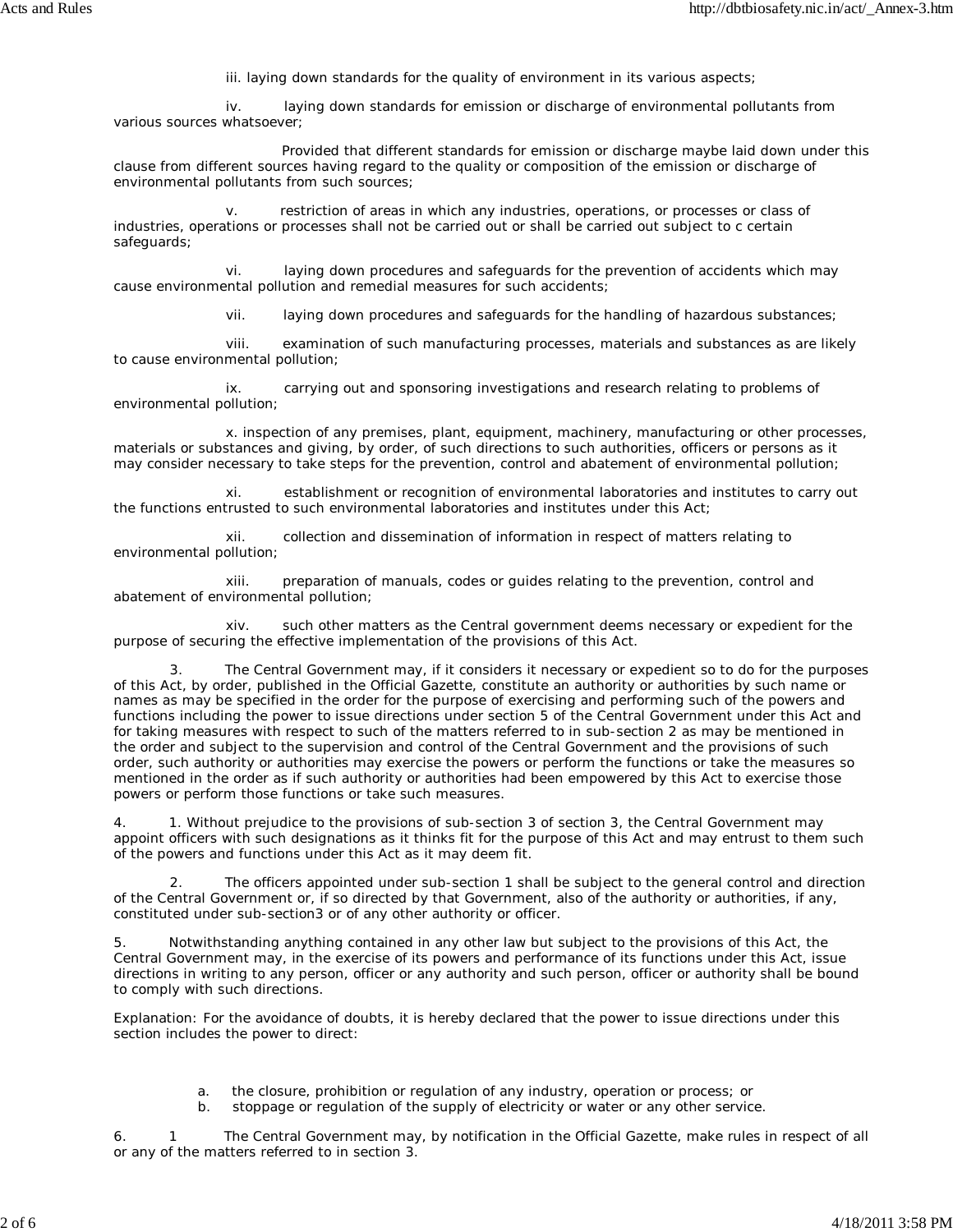In particular, and without prejudice to the generality of the foregoing power, such rules may provide for all or any of the following matters, namely:-

a. the standards of quality or air, water or soil for various areas and purposes;

 b. the maximum allowable limits of concentration of various environmental pollutants including noise for different areas;

c. the procedures and safeguards for the handling of hazardous substances;

d. the prohibition and restrictions on the handling of hazardous substances in different

 e. the prohibition and restriction on the location of industries and the carrying on of processes and operations in different areas;

 f. the procedures and safeguards for the prevention of accidents which may cause environmental pollution and for providing for remedial measures for such accidents.

# **CHAPTER-3. PREVENTION, CONTROL AND ABATEMENT OF ENVIRONMENTAL POLLUTION**

7. No person carrying on any industry, operation or process shall discharge or emit or permit to be discharged or emitted any environmental pollutant in excess of such standards as may be prescribed.

8. No person shall handle or cause to be handled any hazardous substance except in accordance with such procedure and after complying with such safeguards as may be prescribed.

9. 1 Where the discharge of any environmental pollutant in excess of the prescribed standards occurs or is apprehended to occur due to any accident or other unforeseen act or event, the person responsible for such discharge and the person in charge of the place at which such discharge occurs or is apprehended to occur shall be bound to prevent or mitigate the environmental pollution caused as a result of such discharge and shall also forth with:-

a. intimate the fact of such occurrence or apprehension of such occurrence; and

 b. be bound, if called upon, to render all assistance, to such authorities or agencies as may be prescribed.

 2. On receipt of information with respect to the fact or apprehension of any occurrence of the nature referred to in subsection1, whether through intimation under that sub-section or otherwise, the authorities or agencies referred to in sub-section 1 shall, as early as practicable, cause such remedial measures to be taken as are necessary to prevent or mitigate the environmental pollution.

The expenses, if any, incurred by any authority or agency with respect to the remedial measures referred to in sub-section 2, together with interest at such reasonable rate as the Government may, by order, fix from the date when a demand for the expenses is made until it is paid may be recovered by such authority or agency from the person concerned as arrears of land revenue or of public demand.

10. 1 Subject to the provisions of this section, any person empowered by the Central Government in this behalf shall have a right to enter, at all reasonable times with such assistance as he considers necessary, any place:-

to him;

areas;

a. for the purpose of performing any of the functions of the Central Government entrusted

 b. for the purpose of determining whether and if so in what manner, any such functions are to be performed or whether any provisions of this Act or the rules made thereunder or any notice, order, direction or authorisation served, made, given or granted under this Act is being or has been complied with;

 c. for the purpose of examining and testing any equipment, industrial plant, record, register, document or any other material object or for conducting a search of any building in which he has reason to believe that an offense under this Act or the rules made thereunder has been or is being or is about to be committed and for seizing any such equipment, industrial plant, record, register, document or other material object if he has reasons to believe that it may furnish evidence of the commission of an offense punishable under this Act or the rules made thereunder or that such seizure is necessary to prevent or mitigate environmental pollution.

 2. Every person carrying on any industry, operation or process or handling any hazardous substances shall be bound to render all assistance to the person empowered by the Central Government under sub-section 1 for carrying out the functions under that subsection and if he fails to do so without any reasonable cause or excuse, he shall be guilty of an offense under this Act.

 3. If any person willfully delays or obstructs any person empowered by the Central Government under sub-section 1 in the performance of his functions, he shall be guilty of an offense under this Act.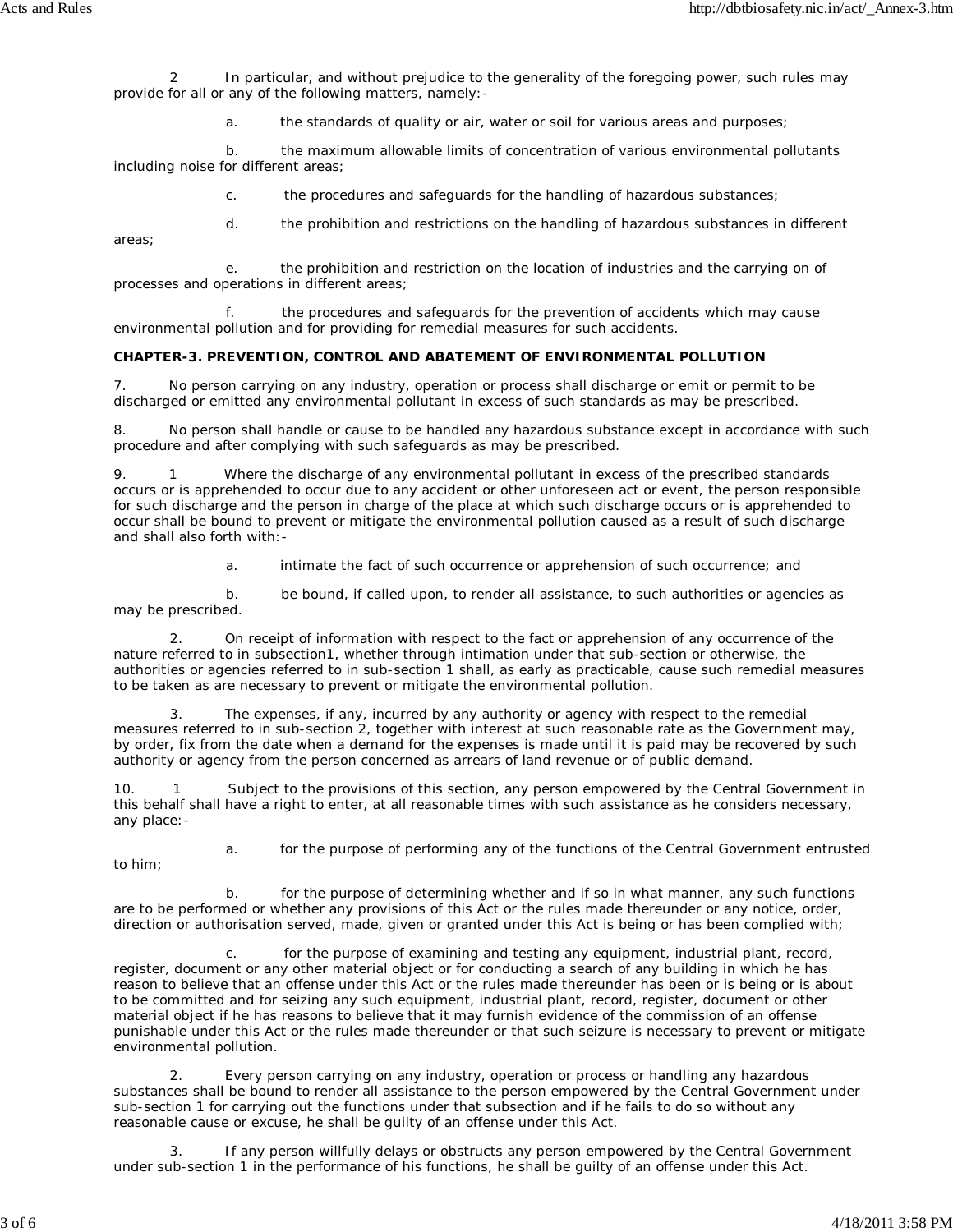The provisions of the Code of Criminal Procedure, 1973, or, in relation to the State of Jammu and Kashmir, or any area in which that Code is not in force, the provisions of any corresponding law in force in that State or area shall, so far as may be, apply to any search or seizure under this section as they apply to any search or seizure made under the authority of a warrant issued under section 94 of the said Code or, as the case may be, under the corresponding provision of the said law.

11. 1 The Central Government or any officer empowered by it in this behalf, shall have power to take, for the purpose of analysis, samples of air, water, soil, or other substance from any factory, premises or other place in such manner as may be prescribed.

The result of any analysis of a sample taken under subsection 1 shall not be admissible in evidence in any legal proceeding unless the provisions of the sub-section 3 and 4 are complied with.

 3. Subject to the provisions of sub-section 4, the person taking the sample under sub-section1 shall :

 a. serve on the occupier or his agent or person in charge of the place, a notice, then and there, in such form as may be prescribed, of his intention to have it so analyzed;

b. in the presence of the occupier or his agent or person, collect a sample for analysis.

 c. cause the sample to be placed in a container or containers which shall be market and sealed and shall also be signed both by the person taking the sample and the occupier or his agent or person;

 d. send without delay, the container or the containers to the laboratory established or recognised by the Central Government under section 12.

 4. When a samples is taken for analysis under sub-section 1 and the person taking the sample serves on the occupier or his agent or person, a notice under clause a of sub-section 3, then :

in a case where the occupier, his agent or person willfully absents himself, the person taking the sample shall collect the sample for analysis to be placed in a container or containers which shall be marked and sealed and shall also be signed by the person taking the sample, and

 b. in a case where the occupier or his agent or person present at the time of taking the samples refuses to sign the marked and sealed container or containers of the samples as required under clause c of sub-section3, the marked and sealed containers or containers shall be signed by the person taking the samples, and the container or containers shall be sent without delay by the person taking the samples for analysis to the laboratory established or recognised under section 12 and such person shall inform the Government Analyst appointed or recognised under section 13 in writing, about the willful absence of the occupier or his agent or person, or, as the case may be, his refusal to sign the container or containers.

12. 1 The Central Government may, by notification in the Official Gazette:

a. establish one or more environmental laboratories :

 b. recognise one or more laboratories or institutes as environmental laboratories to carry out the functions entrusted to an environmental laboratory under this Act.

2. The Central Government may, by notification in the Official Gazette, make rules specifying:

a. the functions of the environmental laboratory;

 b. the procedure for the submission to the said laboratory of samples of air, water, soil or other substance for analysis or tests, the form of the laboratory report thereon and the fees payable for such report;

 c. such other matters as may be necessary or expedient to enable that laboratory to carry out its functions.

13. The Central Government may by notification in the Official Gazette, appoint or recognise such persons as it thinks fit and having the prescribed qualifications to be Government Analysts for the purpose of analysis of samples of air, water, soil or other substance sent for analysis to any environmental laboratory established or recognised under sub-section 1 of section 12.

14. Any document purporting to be a report signed by a Government analyst may be used as evidence of the facts stated therein in any proceeding under this Act.

15. 1 Whoever fails to comply with or contravenes any of the provisions of this Act, or the rules made or orders or directors issued thereunder, shall, in respect of each such failure or contravention, be punishable with imprisonment for a term which may extend to five years or with fine which may extend to one lakhs rupees, or with both, and in case the failure or contravention continues, with additional fine which may extend to five thousand rupees for every day during which such failure or contravention continues after the conviction for the first such failure or contravention.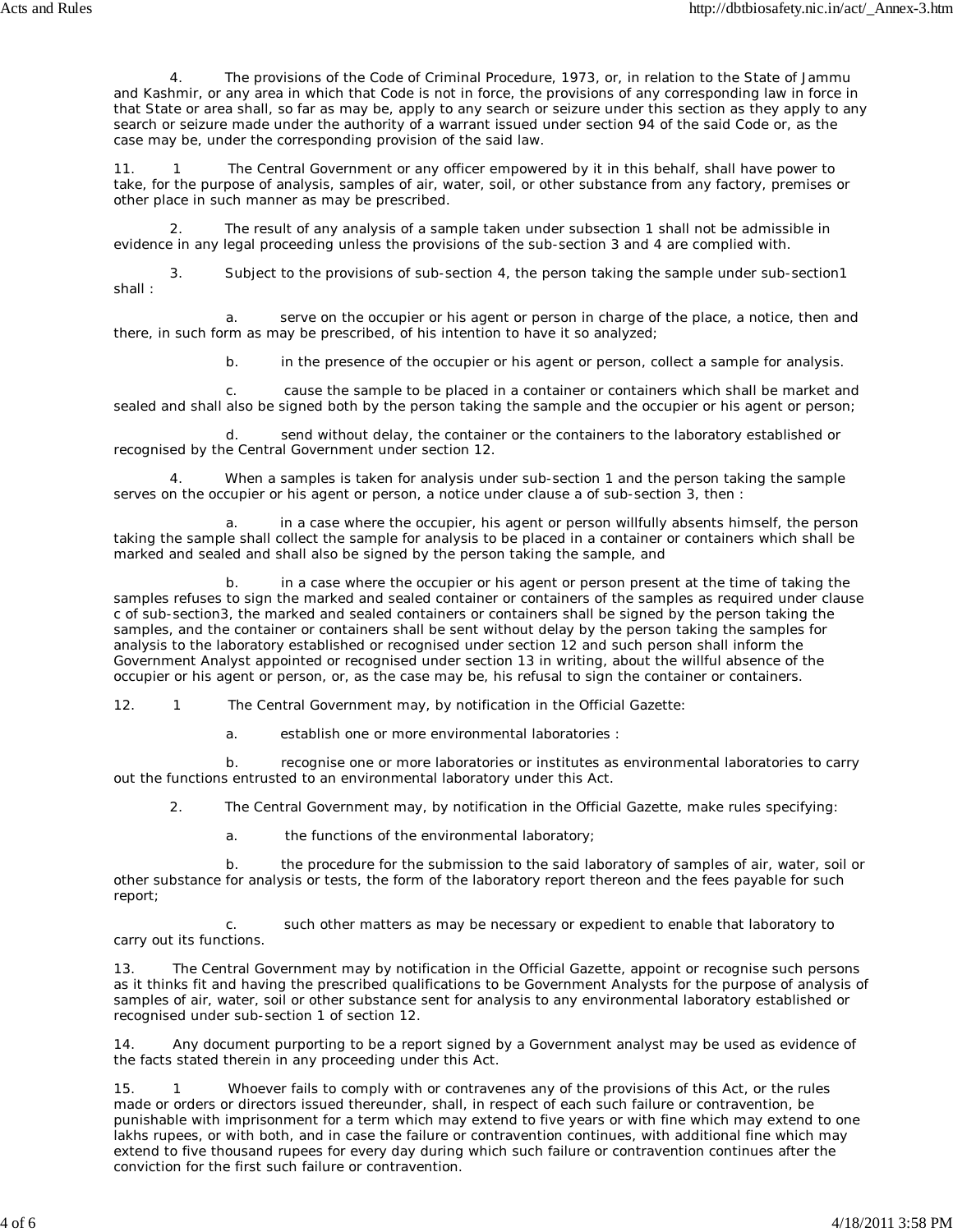2. If the failure or contravention referred to in sub-section1 continues beyond a period of one year after the date of conviction, the offender shall be punishable with imprisonment for a term which may extend to seven years.

16. 1 Where any offense under this Act has been committed by a company, every person who, at the time the offense was committed, was directly in charge of, and was responsible to, the company for the conduct of the business of the company, as well as the company, shall be deemed to be guilty of the offense and shall be liable to be proceeded against and punished accordingly:

 Provided that nothing contained in this sub-section shall render any such person liable to any punishment provided in this Act, if he proves that the offense was committed without his knowledge or that he exercised all due diligence to prevent the commission of such offense.

 2. Notwithstanding anything container, in sub-section 1, where an offense under this Act has committed by a company and it is proved that the offense has been committed with the consent or connivance of, or is attributable to any neglect on the part of, any director, manager, secretary or other officer of the company, such director, manager, secretary or other officer shall also deemed to be guilty of that offense and shall be liable to be proceeded against and punished accordingly.

Explanation-For the purposes of this section:

a. "company" means body corporate and includes a firm or other association of

individuals;

b. "director" in relation to a firm, means a partner in the firm.

17. 1 Where an offense under this Act has been committed by any Department of Government, the Head of the Department shall be deemed to be guilty of the offense and shall be liable to be proceeded against and punished accordingly:

 Provided that nothing contained in this section shall render such Head of the Department liable to any punishment if the proves that the offense was committed without his knowledge or that he exercised all due diligence to prevent the commission of such offense.

Notwithstanding anything container in sub-section 1, where an offense under this Act has been committed by a Department of Government and it is proved that the offense has been committed with the consent or connivance of, or is attributable to any neglect on the part of, any officer, other than the Head of the Department, such officer shall also be deemed to be guilty of that offense and shall be liable to be proceeded against and punished accordingly.

## **CHAPTER 4. MISCELLANEOUS**

18. No suit, prosecution or other legal proceeding shall lie against the Government or any officer or other employee of the Government or any authority constituted under this Act or any member, officer or other employee of such authority in respect of anything which is done or intended to be done in good faith in pursuance of this Act or the rules made or orders or directions issued thereunder.

19. No court shall take cognizance of any offense or officer authorized in this behalf made by:-

 a. the Central Government or any authority or officer authorised in this behalf by that Government; or

any person who has given notice of not less than sixty days, in the manner prescribed, of the alleged offense and of his intention to make a complaint, to the Central Government or the authority or officer authorised as aforesaid.

20. The Central Government may, in relation to its functions under this Act, from time to time, require any person, officer, State Government or other authority to furnish to it or any prescribed other information and such person, officer, State Government or other authority shall be bound to do so.

All the members of the authority, constituted, if any, under section 3 and all officers and other employees of such authority when acting or purporting to act in pursuance of any provisions of this Act or the rules made or orders or directors issued there under shall be deemed to be public servants within the meaning of section 21 of the Indian Penal Code.

22. No civil court shall have jurisdiction to entertain any suit or proceeding in respect of anything done, action taken or order or direction issued by the Central Government or any other authority or officer in pursuance of any power conferred by or in relation to its or his functions under this Act.

23. Without prejudice to the provisions of sub-section 3 of section 3, the Central Government may, by notification in the Official Gazette, delegate, subject to such conditions and limitations as may be specified in the notification, such of its powers and functions under this Act, [except the power to constitute an authority under sub-section 3 of section 3 and make rules under section 25] as it may deem necessary or expedient, to